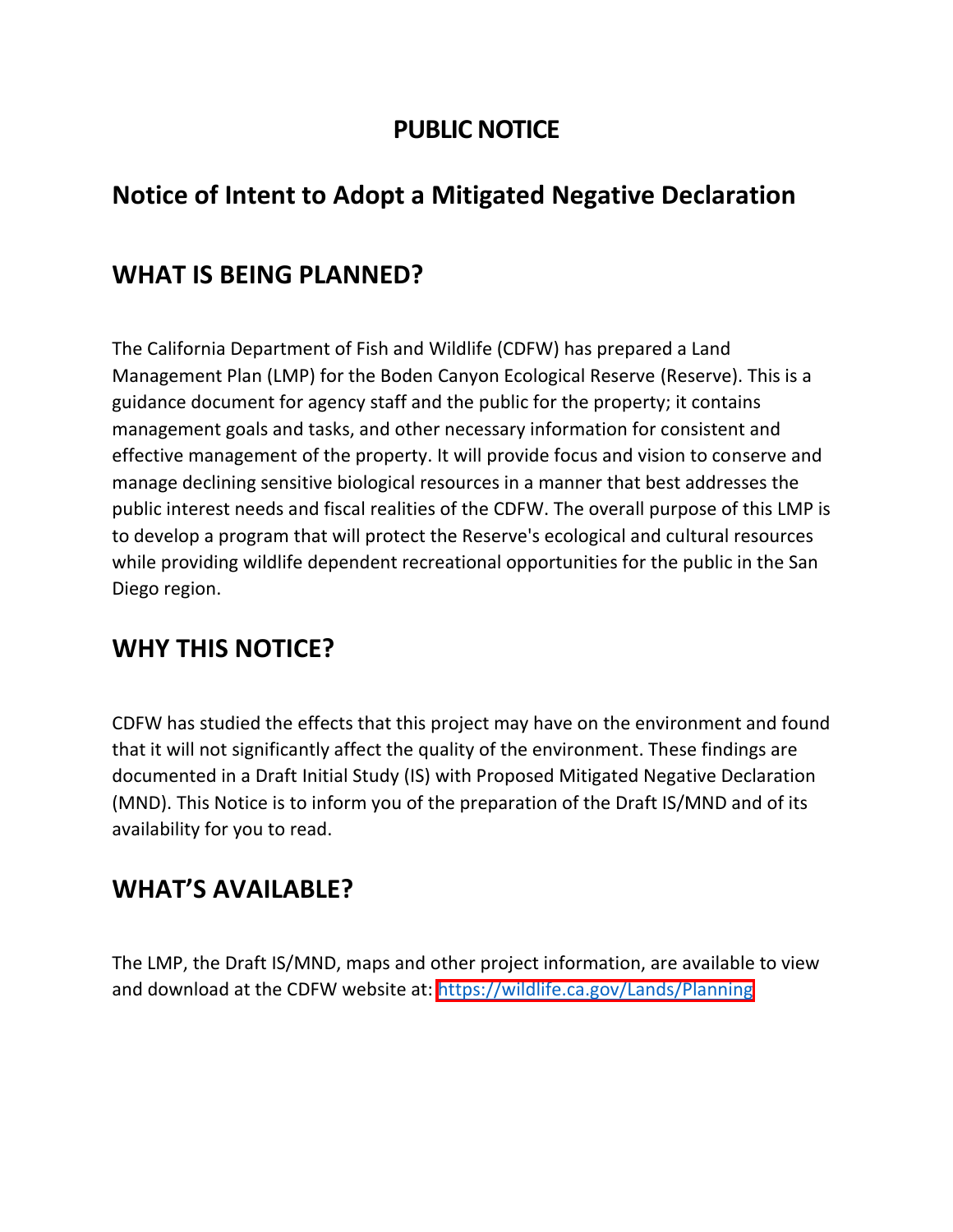Please submit your comments in writing to: Tim Dillingham, 3883 Ruffin Road, San Diego, CA 92123 or by email to the CDFW project email address at: [BodenCanyonLMP@wildlife.ca.gov](mailto:BodenCanyonLMP@wildlife.ca.gov)

The review period is for 30 days from September 1- September 30, 2020. All comments must be submitted by September 30, 2020.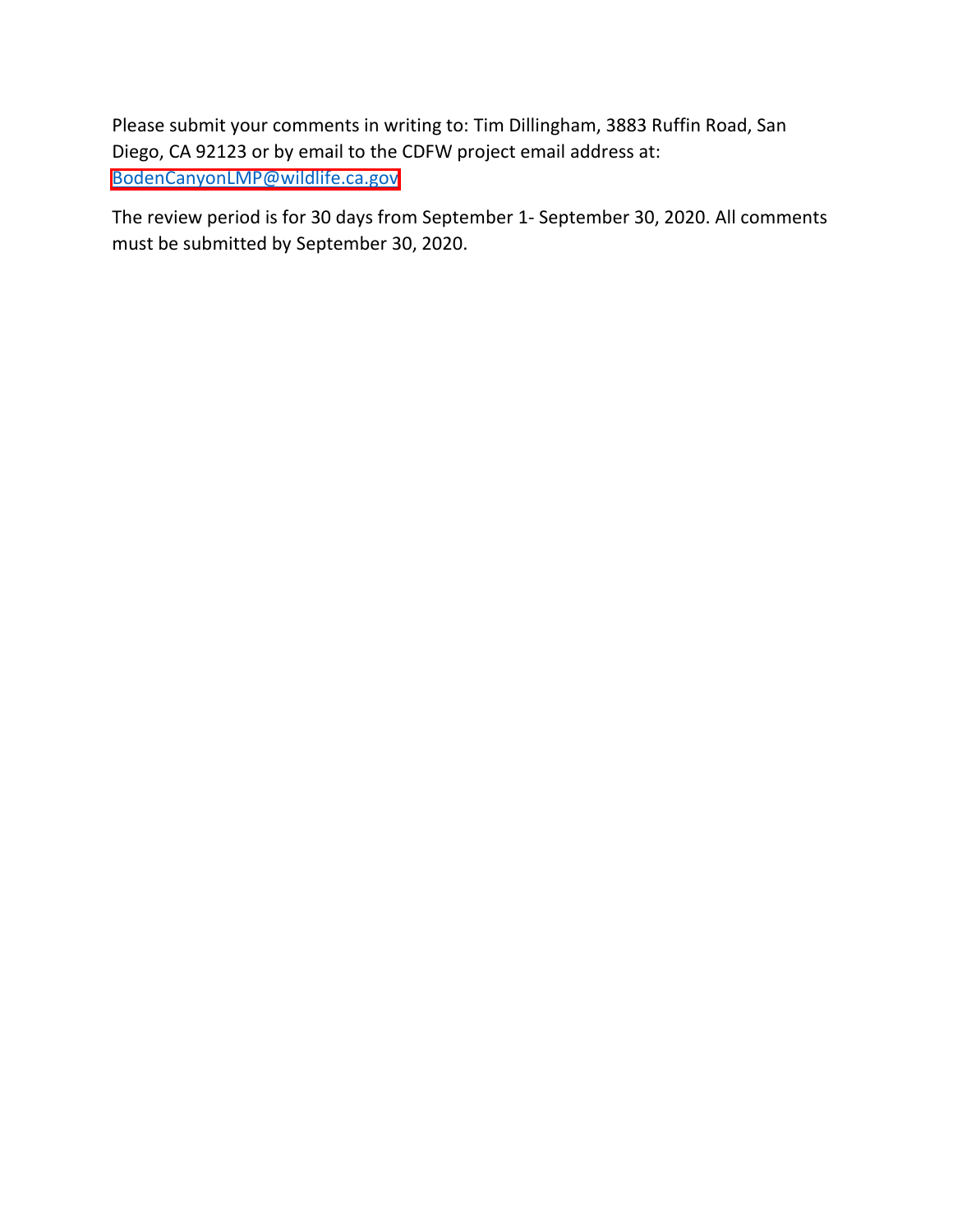

*Regional map of Boden Canyon ER 2*